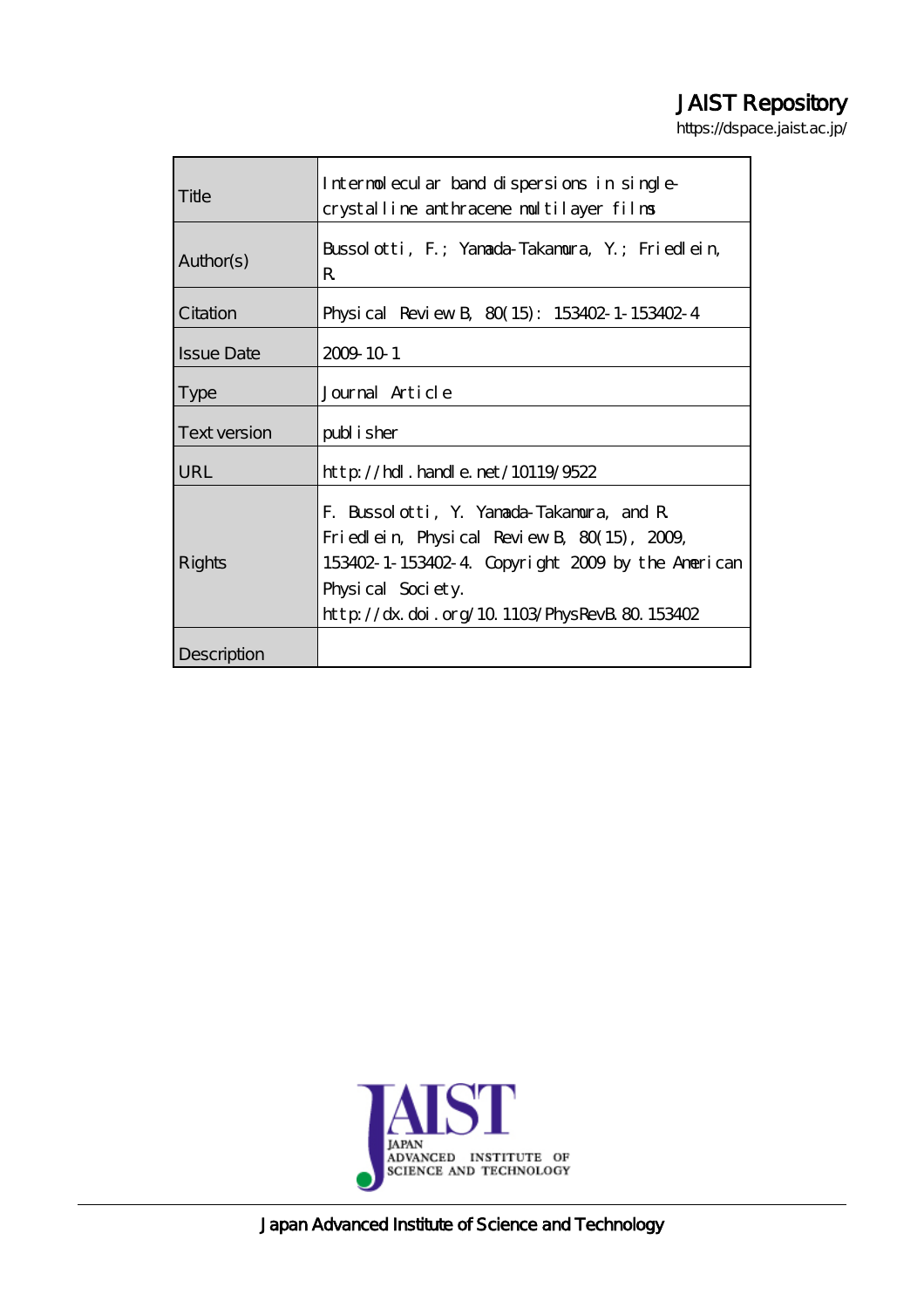## **Intermolecular band dispersions in single-crystalline anthracene multilayer films**

F. Bussolotti[,\\*](#page-4-0) Y. Yamada-Takamura, and R. Friedlein

*School of Materials Science and Research Center for Integrated Science, Japan Advanced Institute of Science and Technology (JAIST),*

*1-1 Asahidai, Nomi, Ishikawa 923-1292, Japan*

Received 10 July 2009; published 1 October 2009-

We report on the crystal and electronic structures of single-crystalline anthracene multilayer films grown onto Cu(110) surfaces at 140 K. Electron diffraction patterns and angle-resolved ultraviolet photoelectron spectra are consistent with a thin film phase characterized by a "standing-up" molecular orientation and a squarelike unit cell within the plane of herringbone-stacked molecular layers. A single orientation of the film is achieved in an epitaxial relation with the lattice of the substrate surface. A clear dispersion of intermolecular bands relates anisotropic charge-carrier transport to particular crystallographic directions.

DOI: [10.1103/PhysRevB.80.153402](http://dx.doi.org/10.1103/PhysRevB.80.153402)

PACS number(s): 79.60.Dp, 71.20.Rv, 61.05.jh

Highly ordered, preferentially single-crystalline thin films of planar aromatic molecules are in urgent need for electronic and optoelectronic applications such as field-effect transistors and photovoltaic cells where high mobilities are required[.1](#page-4-1) However, such films are difficult to obtain without a single epitaxial relation to the substrate that must also persist with increasing film thickness. In this context, oligoacenes such as anthracene, tetracene, and pentacene are prototypes for studies of thin film growth mechanisms, transport properties, and their relation with the electronic structure of the bulk and at interfaces. $2-9$  Despite the large number of experimental and theoretical investigations, the charge transport mechanisms are still not completely understood. Incoherent hopping may determine electrical conduction in the bulk if the wave functions are localized on individual molecular sites. On the other hand, in the presence of a high degree of structural order, molecular orbitals may overlap sufficiently to provide for a coherent bandlike transport. Such, a relatively large intermolecular band width of up to 0.2–0.5 eV has been observed for the frontier valence-band states of well ordered multi and monolayers of planar organic molecules, the details of the electronic structure and the quantitative agreement with theoretical predictions being strongly correlated with the peculiar molecular species and film morphology[.4](#page-4-4)[–6](#page-4-5)[,8](#page-4-6) Obtaining well defined, ordered organic thin films and the study of their electronic properties represents therefore a challenging but important task to approach the complex relations between the structure, intermolecular interactions and charge transport.

In this context, anthracene  $(C_{14}H_{10}$ , the chemical structure shown in Fig. [1](#page-1-0)) with its structural molecular simplicity and the limited number of bulk crystal structures<sup>10</sup> is a classical system for the study of fundamental properties of organic semi and photoconductors $9,11,12$  $9,11,12$  $9,11,12$  and also a suitable reference system for testing the validity of electronic band structure calculations.

In the present study, electronic properties of anthracene multilayers deposited onto  $Cu(110)$  surfaces have been investigated by angle-resolved ultraviolet photoelectron spectroscopy (ARUPS) and related to structural properties of the thin films and of the substrate surface as determined by reflection high energy electron diffraction (RHEED). Promoted by the rectangular unit cell and the rowlike termination of the  $Cu(110)$  surface, a long-range ordered structure of the

anthracene multilayer is obtained providing for a significant intermolecular dispersion of the uppermost valence bands. Note that the growth of an epitaxially oriented, large singledomain pentacene multilayer on  $Cu(110)$ , with a "standingup" orientation, has been effectively demonstrated to result from the delicate interplay between molecule-molecule *vs* molecule-substrate interaction.<sup>3</sup> By changing the size of the molecule, the balance of these interactions is varied motivating the present study on the smaller oligoacene.

Photoelectron spectra have been acquired using a hemispherical analyzer (Scienta SES-100), with an angular resolution better than 0.2°. Angular-integrated spectra have been taken with an integration angle of about  $\pm 6^{\circ}$  with respect to the normal-emission direction (polar emission angle  $\theta = 0^{\circ}$ ). The total energy resolution has been set to 60 meV. The samples have been excited by unpolarized HeI photons ( $h\nu$ )  $= 21.218$  eV) incident at an angle of 70° with respect to the normal of the substrate plane (grazing incidence). The position of the vacuum level (VL) has been determined from the secondary electron cutoff, the sample biased at −5 V. For RHEED, an electron energy of 15 keV and an emission current of 28  $\mu$ A have been used. High-purity Cu(110) samples (99.999%, MaTecK GmbH, Germany) have been cleaned by

<span id="page-1-0"></span>

FIG. 1. Secondary electron cutoff (a) and normal-emission valence-band spectra (b) of the Cu $(110)$  surface and of the anthracene multilayer. The anthracene gas phase spectrum is shown for comparison (Ref. [14](#page-4-11)).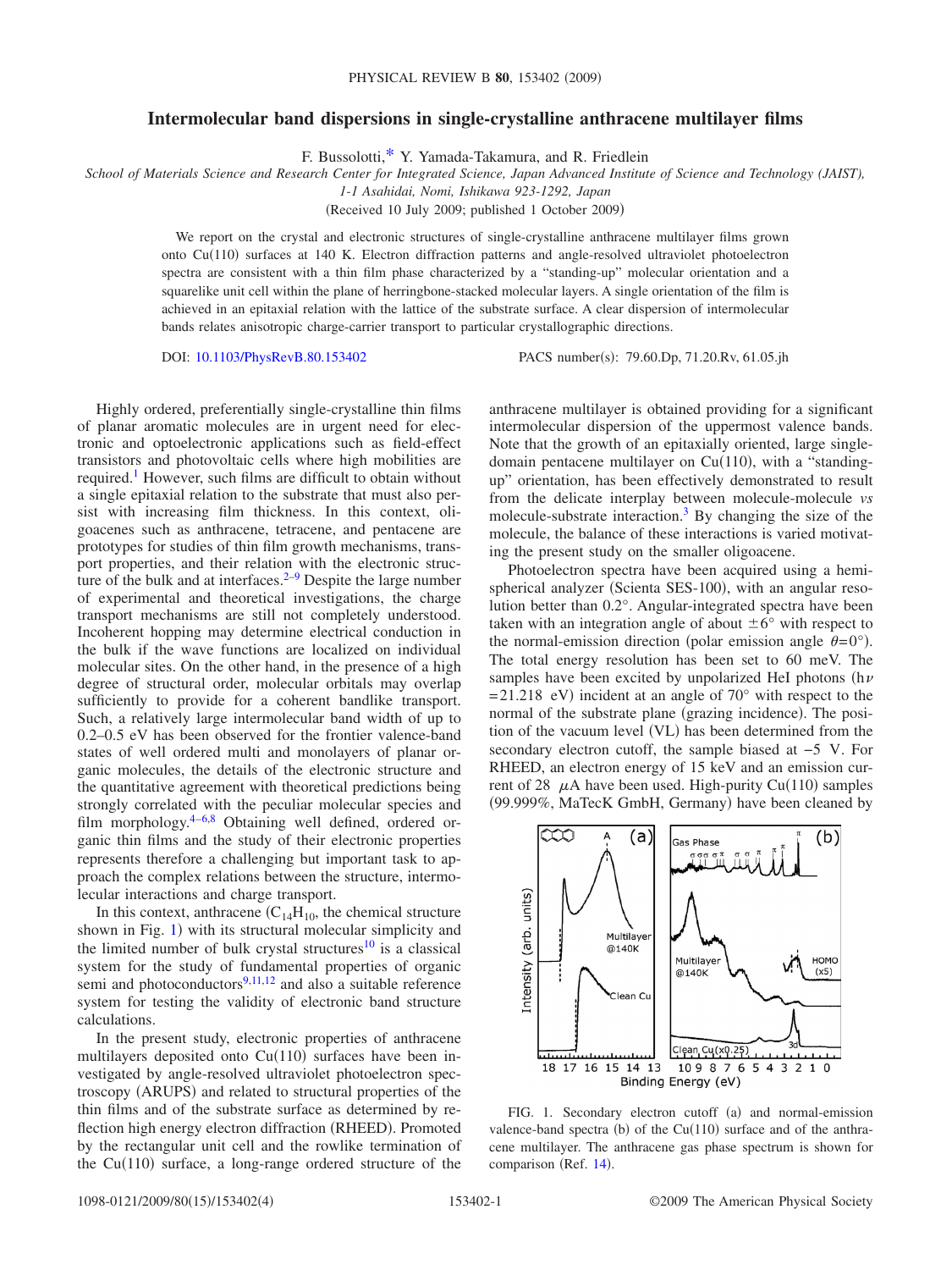repeated sputtering and annealing cycles; the quality of the metal surface being evaluated by RHEED and ARUPS. Multilayer anthracene films (30 Langmuir of total exposure) have been deposited under ultrahigh vacuum conditions onto  $Cu(110)$  surfaces, the substrate temperature kept at 140 K. Details are described elsewhere.<sup>9</sup>

Angle-integrated UPS data of the secondary cutoff (a) and valence-band regions (b) for the anthracene multilayer are reported in Fig. [1.](#page-1-0) While the spectral features related to the highest occupied molecular orbital (HOMO) at about 2.2-2.7 eV are at binding energies similar to those of the Cu  $(3d)$ bands, the overall shape of the spectrum indicates a complete suppression of substrate-related features. In particular, the complete vanishing of the Fermi edge is only consistent with a film thickness  $\geq 1$  nm conservatively assuming an electron mean free path of 1 nm for a kinetic energy of about 17 eV.<sup>13</sup> The  $\pi$  vs  $\sigma$  orbital character of adsorbate induced features is derived by a comparison with the anthracene gas phase spectrum,<sup>[1](#page-1-0)4</sup> shown in Fig. 1(b), the data being aligned with respect to the position of the HOMO. As shown in Fig.  $1(a)$  $1(a)$ , the VL shift of  $0.6$  eV with respect to that of the Cu(110) surface is smaller than that for pentacene multilayer films.<sup>5</sup> In addition, an intense peak labeled A is visible in the secondary electron region of the anthracene spectrum. In general, the occurrence of such features is often related to resonances above the VL as experienced by outgoing secondary electrons[.15](#page-4-14) For oligoacenes, feature A can be linked to a high density of states in the conduction band of crystalline films with a standing-up molecular orientation<sup>15</sup> in the outermost region of the multilayer film probed by ARUPS. Such an orientation is also consistent with the overall shape of the spectrum as reported in Fig.  $1(b)$  $1(b)$ . Similar to the hightemperature multilayer phase on highly oriented pyrolytic graphite  $[0001]$ , for the given experimental geometry, the spectrum is dominated by contributions from  $\sigma$ -derived states. Note that the probability of photoelectron emission from  $\pi$  orbitals is low for photons incident close to normal of the molecular plane[.16](#page-4-15)

For polyacene films, the standing-up orientation is generally accompanied by a herringbone stacking in layers parallel to the substrate plane. $3,5$  $3,5$  In the magnification of the angleintegrated spectrum shown in Fig.  $1(b)$  $1(b)$ , an energy splitting (of  $\approx$  0.5 eV) and a broadening of the HOMO-derived spectral feature is observed that may be ascribed to the presence of two inequivalent molecules per unit cell and the occurrence of band dispersions related to the intermolecular  $\pi$ - $\pi$ overlap between adjacent molecular units.<sup>6</sup> For a detailed discussion of the band structure, knowledge of the in-plane crystal structure is prerequisite and can be obtained for layered, single-crystalline films by the RHEED technique.<sup>4</sup>

A complete mapping of the in-plane two-dimensional structure of the outermost region of the anthracene multilayer has been derived from a series of RHEED patterns [Fig.  $2(a)$  $2(a)$ ] for selected azimuthal angles  $\phi$ , as defined in Fig.  $2(a)$  $2(a)$  with respect to the direction of the incident electron beam. The pattern of the clean Cu substrate provides the Cu reciprocal lattice spacing of 1.74 Å<sup>-1</sup> along the [001] crystallographic direction as reference. The lateral ordering of the organic layer has been determined by analyzing the intensity distributions as a function of the in-plane momentum

<span id="page-2-0"></span>

FIG. 2. (a) RHEED pattern images of the  $Cu(110)$  surface and of multilayer anthracene films acquired at selected azimuthal angles  $\phi$ . (b) Intensity distribution of the RHEED images reported in (a) perpendicularly to the beam direction. (c) Sketch of the in-plane reciprocal lattice of the anthracene multilayer (hollow squares) and the Cu(110) SBZ with high-symmetry points (filled circles). The main crystallographic directions  $(\overline{\Gamma}\overline{X}, \overline{\Gamma}\overline{Y}, \overline{\Gamma}\overline{M})$  of the organic multilayer SBZ (light gray area) are explicitly indicated. (d) Schematic representation of the herringbone-packed molecular arrangement and corresponding unit cell (light gray area), with respect to the underlying  $Cu(110)$  lattice.

 $k_{\parallel}$  [Fig. [2](#page-2-0)(b)] obtained with identical RHEED settings. Diffraction streaks obtained along the  $[001]$   $(\phi=0^{\circ})$  and  $[110]$ directions of the Cu surface, as well as at  $\phi = 45^{\circ}$ , are well defined. Since polycrystallinity and rotational disorder are associated with a Debye-Scherrer ringlike broadening of the diffraction spots, $17$  a significant coexistence of rotational domains can safely be excluded. The surface Brillouin zone (SBZ) and in-plane unit cell of the film are shown in Figs.  $2(c)$  $2(c)$  and  $2(d)$ , respectively.

The lateral periodicity of the standing-up layer, for which an herringbone packing has been assumed, may be well characterized by a squarelike unit cell with a lattice parameter of  $a = 7.3 \pm 0.5$  Å [Fig. [2](#page-2-0)(d)]. In this way, the packing in the multilayer film is slightly modified as compared to that of bulk anthracene that is characterized by a  $(8.40 \text{ Å})$  $\times$  5.99 Å) rectangular unit cell in the (001) plane.<sup>10</sup> As clearly shown in Fig.  $2(d)$  $2(d)$ , the herringbone facing between the anthracene molecules occurs along the main symmetry directions of the copper substrate. Note that the nearest neighbor molecular distance is preserved in passing from the bulk (5.16 Å) to the multilayer film (5.2  $\pm$  0.2 Å). Interestingly, within the error bar, this distance corresponds to twice and  $\approx$ 1.5 times the Cu lattice parameters along the  $\overline{110}$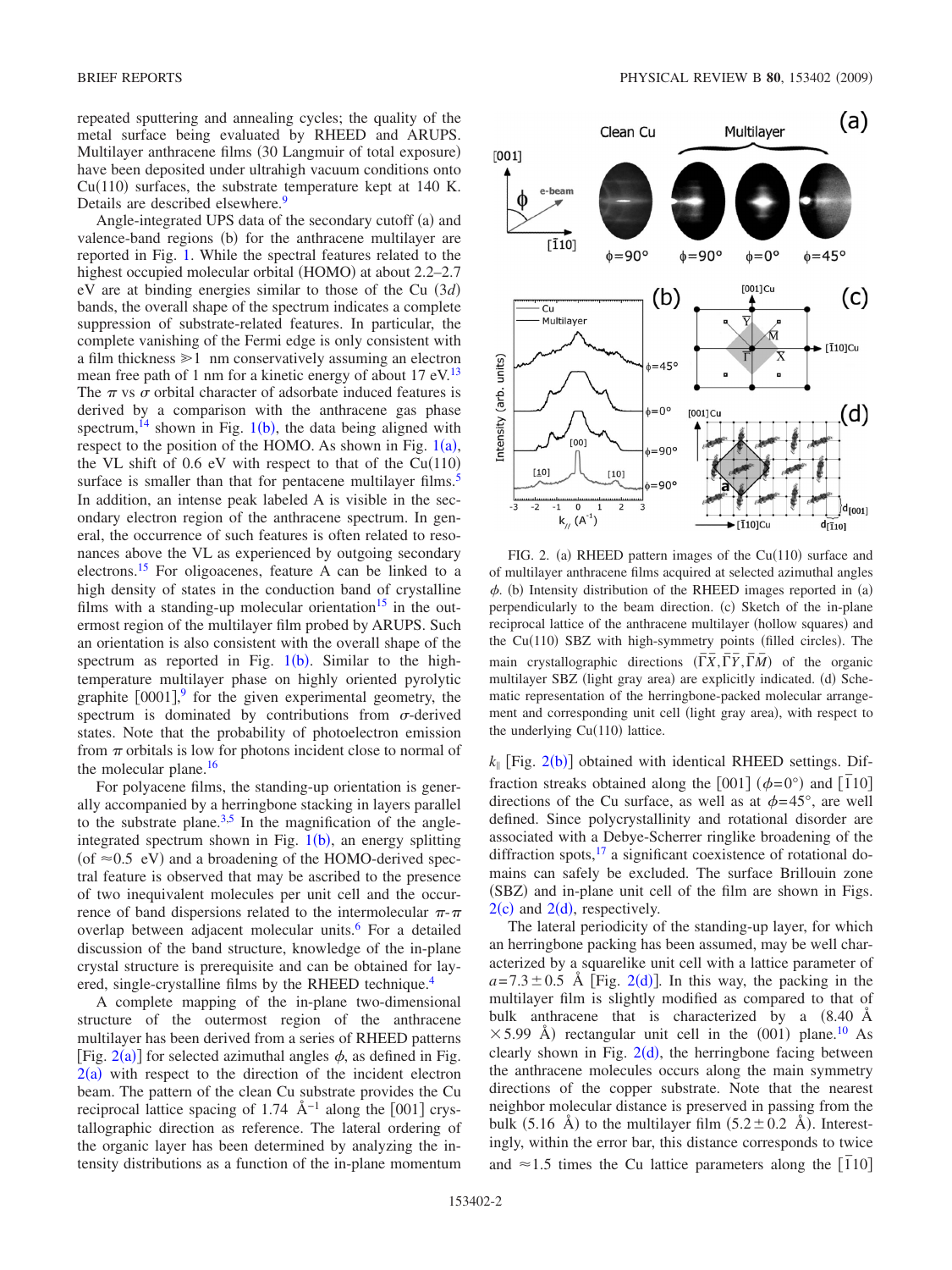<span id="page-3-0"></span>

FIG. 3. (a) Dependence of the ARUPS spectra of the anthracene multilayer film on the polar angle  $\theta$ . The  $E_B$  position of the HOMOderived states ( $H_1$  and  $H_2$  are indicated by gray thick lines. (b)  $E_B(k_{\parallel})$  of  $H_1$  and  $H_2$  along the main crystallographic directions. Solids lines represent dispersions as obtained by a tight-binding analysis (see text for details)

 $(d_{\overline{1}}_{10} = 2.55 \text{ Å})$  and  $[001]$   $(d_{[001]} = 3.61 \text{ Å})$  directions, respectively. The  $Cu(110)$  surface represents therefore a natural template for the assembly of herringbone-packed, welloriented anthracene multilayers [Fig.  $2(d)$  $2(d)$ ]. The close registry between the substrate periodicity and the intermolecular distances along the herringbone-packing directions emphasizes the dominant role played by the  $Cu(110)$  surface in determining lateral order in the organic film. In particular, the two-dimensional structure is distinctively different from that of the pentacene/ $Cu(110)$  multilayer phase, described by a bulklike rectangular unit cell oriented parallel to the main Cu crystallographic directions. $3,5$  $3,5$  In the case of pentacene, however, the standing-up layers are formed onto a  $\approx$  3 nm (i.e., 8 monolayers) thin, "flat-lying" film that originates, at the early deposition stage, from the relatively high interaction strength between the pentacene molecules and the substrate.<sup>3</sup> The presence of intermediate organic layers naturally screens the effect of the substrate periodicity on the lateral packing of standing pentacene molecules that is essentially driven by the intermolecular interactions and by the structure of the flat-lying molecular film.<sup>3</sup> For anthracene on  $Cu(110)$ , the thickness of the flat-lying film is expected to be reduced in comparison with the corresponding pentacene case in view of the weaker molecule-substrate interactions<sup>18</sup> thus ensuring an effective matching between the substrate periodicity and the lateral structure of the multilayer film. In this context it is important to note that such an early-stage reorientation mechanism (after completion of 1–2 layers) has been recently suggested for the tetracene/Cu(110) system.<sup>19</sup>

In Fig.  $3(a)$  $3(a)$  are reported  $\theta$ -dependent ARUPS spectra, as measured along the  $\overline{\Gamma}\overline{X}$ ,  $\overline{\Gamma}\overline{Y}$ , and  $\overline{\Gamma}\overline{M}$  main symmetry directions of the anthracene multilayer surface unit cell. Two spectral features denoted  $H_1$  and  $H_2$  derived from the splitting of the anthracene HOMO are clearly visible in particular at  $\theta = 0^\circ$ . For a more detailed analysis, the binding energy positions of  $H_1$  and  $H_2$  have been determined by means of a least-square fit deconvolution of the experimental data using two Voigt functions. These peaks continuously disperse as a function of  $\theta$ , as explicitly indicated by thick gray lines superimposed to the anthracene ARUPS data. Along the  $\overline{\Gamma}$ <sup> $\overline{Y}$ </sup> and  $\overline{TX}$  directions, the energy separation between the two spectral features is progressively reduced until  $\theta = 18^{\circ}$ . At higher angles, the energy splitting starts to increase again until  $\theta = 44^{\circ}$  where the normal-emission ARUPS line shape is basically recovered. Along the  $\overline{\Gamma}\overline{M}$  direction, a qualitatively similar dispersive behavior has been observed, with the turning points located at  $\theta = 12^{\circ}$ , 22°, and 44°.

The band dispersions  $E_B(k_{\parallel})$  of H<sub>1</sub> and H<sub>2</sub> are shown in Fig.  $3(b)$  $3(b)$ , where  $k_{\parallel}$  is the momentum parallel to the surface along the  $\overline{\Gamma}\overline{X}$ ,  $\overline{\Gamma}\overline{Y}$ , and  $\overline{\Gamma}\overline{M}$  directions. For all the symmetry directions investigated, within the first SBZ,  $H_1(H_2)$  displays a downward (upwards) dispersion behavior. The  $H_1(H_2)$ band widths are  $60 \pm 40$  meV  $(230 \pm 60$  meV),  $60 \pm 40$  meV  $(230 \pm 60$  meV), and  $60 \pm 40$  meV  $(130 \pm 60 \text{ meV})$  along the  $\overline{\overline{X}}, \overline{\overline{Y}}, \overline{\overline{Y}}$ , and  $\overline{\overline{M}}$  direction, respectively. Importantly, the turning point of  $E_B(k_{\parallel})$  curves are located at the expected high-symmetry points, as evaluated on the basis of the RHEED data:  $\bar{X}$  at  $0.61 \pm 0.02$  Å<sup>-1</sup>,  $\bar{Y}$  at  $0.61 \pm 0.02$  Å<sup>-1</sup>, and  $\overline{M}$  at  $0.43 \pm 0.04$  Å<sup>-1</sup>. This result combined within the similarity between the dispersions along  $\overline{\overline{Y}}\overline{X}$ and  $\overline{\overline{Y}}s$ , is highly consistent with the model of a squarelike in-plane unit cell shown in Figs. [2](#page-2-0) and  $2(d)$  implying crys-